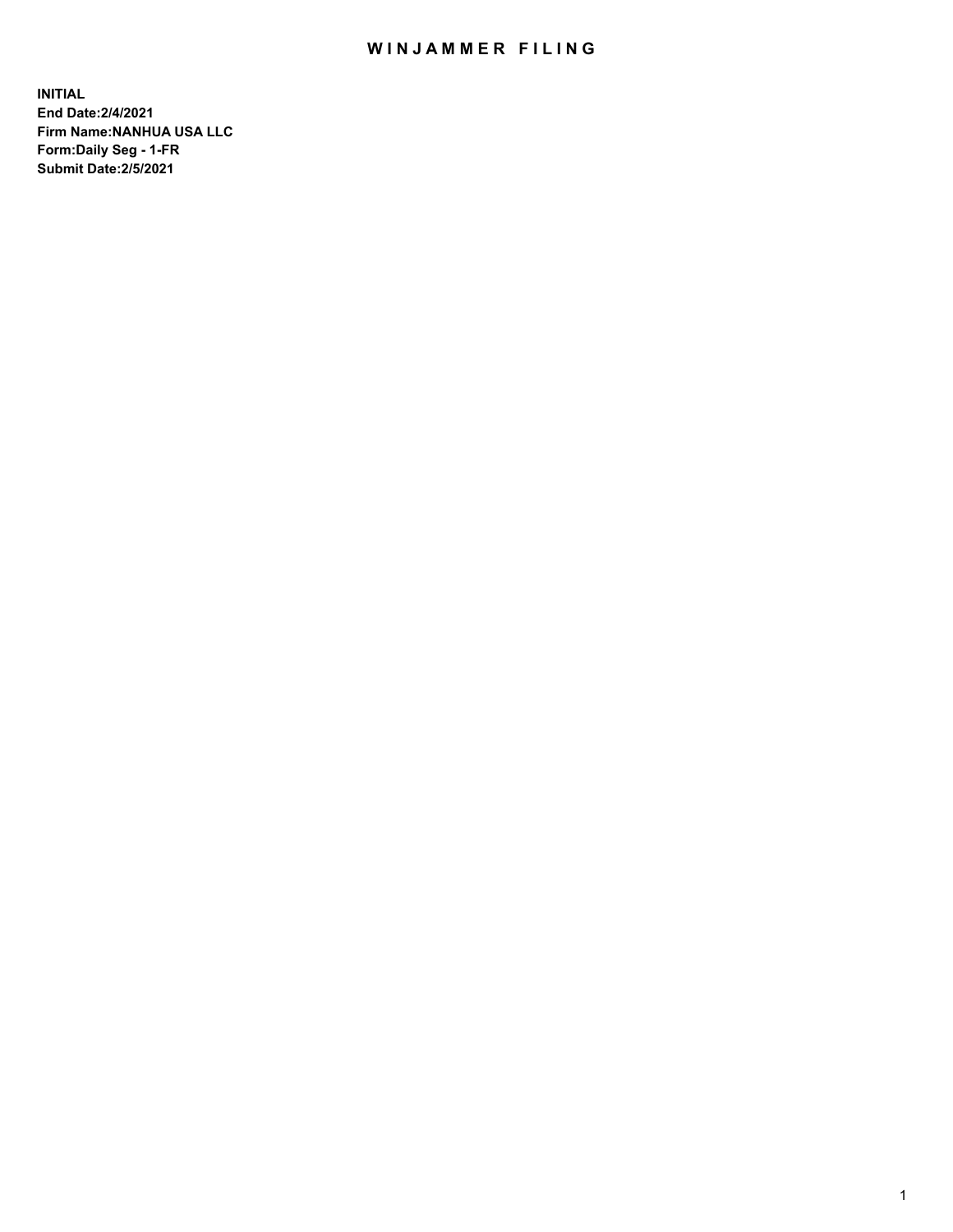## **INITIAL End Date:2/4/2021 Firm Name:NANHUA USA LLC Form:Daily Seg - 1-FR Submit Date:2/5/2021 Daily Segregation - Cover Page**

Name of Company **NANHUA USA LLC** [0010] Contact Name **Kimberley Vercoe** [0040] Contact Phone Number **+1 (312) 526-3930** [0060] Contact Email Address **Kimberley.Vercoe@nanhua-usa. com** [0065] FCM's Customer Segregated Funds Residual Interest Target (choose one): a. Minimum dollar amount: ; or **3,500,000** [8930] b. Minimum percentage of customer segregated funds required:% ; or **0** [8940] c. Dollar amount range between:and; or **0** [8950] **0** [8951] d. Percentage range of customer segregated funds required between:% and%. **0** [8960] **0** [8961] FCM's Cust a. Minimum dollar amount: ; or **100,000** [8970] b. Minimum percentage of customer secured funds required:% ; or **0** [8980] c. Dollar amount range between:and; or **0** [8990] **0** [8991] d. Percentage range of customer secured funds required between:% and%. **0** [9000] **0** [9001] FCM's Clear a. Minimum dollar amount: ; or **0** [9010] b. Minimum c. Dollar amount range between:and; or **0** [9030] **0** [9031]

d. Percentage range of cleared swaps customer collateral required between:% and%. **0** [9040] **0** [9041]

Attach supporting documents

| ount range between:and; or                                           | $0$ [8950] 0 [8951]   |
|----------------------------------------------------------------------|-----------------------|
| ge range of customer segregated funds required between:% and%.       | $0$ [8960] 0 [8961]   |
| omer Secured Amount Funds Residual Interest Target (choose one):     |                       |
| dollar amount: ; or                                                  | 100,000 [8970]        |
| percentage of customer secured funds required:%; or                  | $0$ [8980]            |
| iount range between:and; or                                          | 0 [8990] 0 [8991]     |
| ge range of customer secured funds required between:% and%.          | $0$ [9000] $0$ [9001] |
| red Swaps Customer Collateral Residual Interest Target (choose one): |                       |
| dollar amount: ; or                                                  | $0$ [9010]            |
| percentage of cleared swaps customer collateral required:%; or       | $0$ [9020]            |
|                                                                      |                       |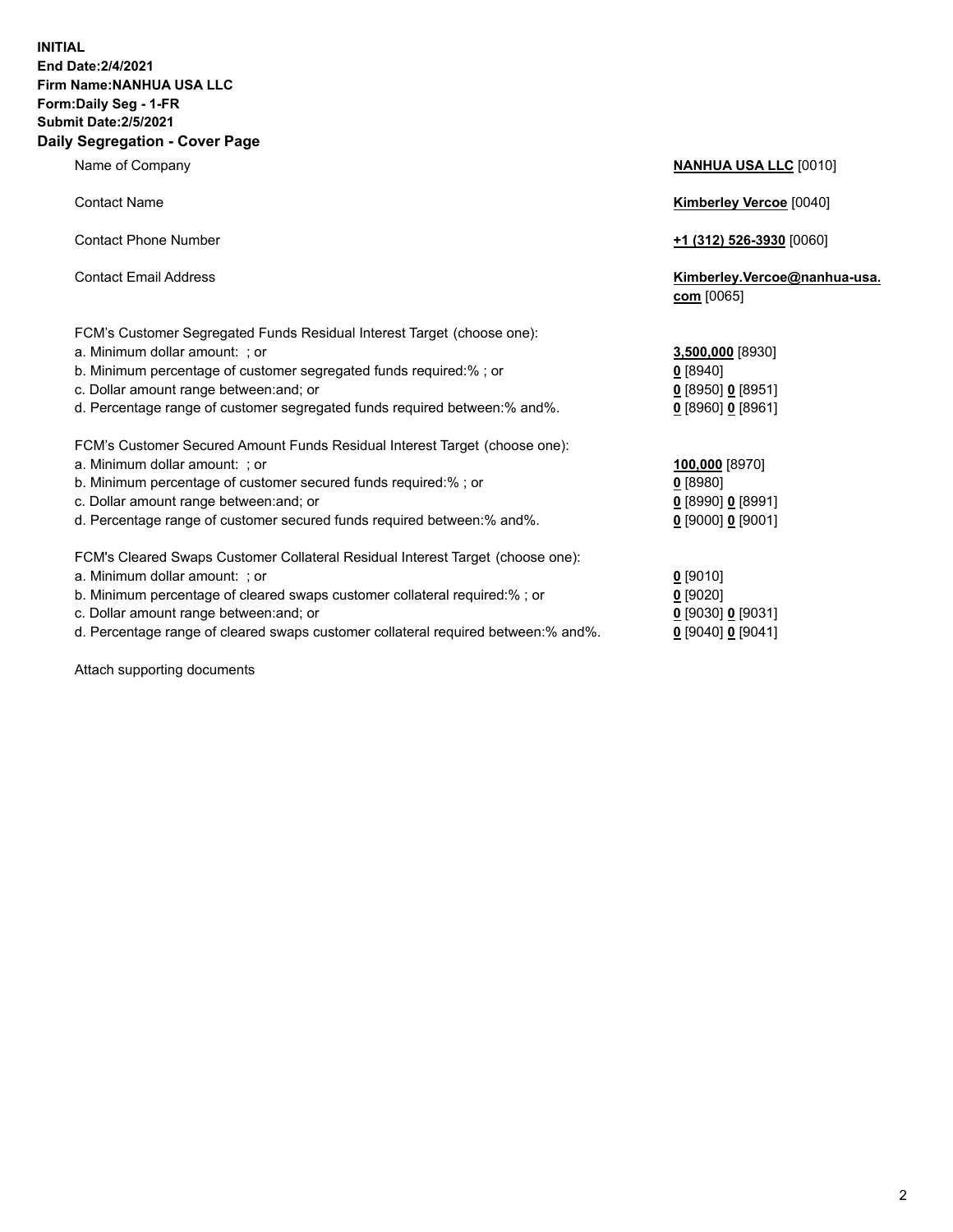## **INITIAL End Date:2/4/2021 Firm Name:NANHUA USA LLC Form:Daily Seg - 1-FR Submit Date:2/5/2021 Daily Segregation - Secured Amounts**

|     | Foreign Futures and Foreign Options Secured Amounts                                         |                         |
|-----|---------------------------------------------------------------------------------------------|-------------------------|
|     | Amount required to be set aside pursuant to law, rule or regulation of a foreign            | $0$ [5605]              |
|     | government or a rule of a self-regulatory organization authorized thereunder                |                         |
| 1.  | Net ledger balance - Foreign Futures and Foreign Option Trading - All Customers             |                         |
|     | A. Cash                                                                                     | 66,532 [5615]           |
|     | B. Securities (at market)                                                                   | $0$ [5617]              |
| 2.  | Net unrealized profit (loss) in open futures contracts traded on a foreign board of trade   | $0$ [5625]              |
| 3.  | Exchange traded options                                                                     |                         |
|     | A. Market value of open option contracts purchased on a foreign board of trade              | $0$ [5635]              |
|     | B. Market value of open contracts granted (sold) on a foreign board of trade                | $0$ [5637]              |
| 4.  | Net equity (deficit) (add lines 1. 2. and 3.)                                               | 66,532 [5645]           |
| 5.  | Account liquidating to a deficit and account with a debit balances - gross amount           | $0$ [5651]              |
|     | Less: amount offset by customer owned securities                                            | $0$ [5652] $0$ [5654]   |
| 6   | Amount required to be set aside as the secured amount - Net Liquidating Equity              | 66,532 [5655]           |
|     | Method (add lines 4 and 5)                                                                  |                         |
| 7.  | Greater of amount required to be set aside pursuant to foreign jurisdiction (above) or line | 66,532 [5660]           |
|     | 6.<br>FUNDS DEPOSITED IN SEPARATE REGULATION 30.7 ACCOUNTS                                  |                         |
| 1.  | Cash in Banks                                                                               |                         |
|     | A. Banks located in the United States                                                       | 417,939 [5700]          |
|     | B. Other banks qualified under Regulation 30.7                                              | 0 [5720] 417,939 [5730] |
| 2.  | <b>Securities</b>                                                                           |                         |
|     | A. In safekeeping with banks located in the United States                                   | $0$ [5740]              |
|     | B. In safekeeping with other banks qualified under Regulation 30.7                          | 0 [5760] 0 [5770]       |
| 3.  | Equities with registered futures commission merchants                                       |                         |
|     | A. Cash                                                                                     | $0$ [5780]              |
|     | <b>B.</b> Securities                                                                        | $0$ [5790]              |
|     | C. Unrealized gain (loss) on open futures contracts                                         | $0$ [5800]              |
|     | D. Value of long option contracts                                                           | 0[5810]                 |
|     | E. Value of short option contracts                                                          | 0 [5815] 0 [5820]       |
| 4.  | Amounts held by clearing organizations of foreign boards of trade                           |                         |
|     | A. Cash                                                                                     | $0$ [5840]              |
|     | <b>B.</b> Securities                                                                        | $0$ [5850]              |
|     | C. Amount due to (from) clearing organization - daily variation                             | 0[5860]                 |
|     | D. Value of long option contracts                                                           | $0$ [5870]              |
|     | E. Value of short option contracts                                                          | 0 [5875] 0 [5880]       |
| 5.  | Amounts held by member of foreign boards of trade                                           |                         |
|     | A. Cash                                                                                     | $0$ [5900]              |
|     | <b>B.</b> Securities                                                                        | $0$ [5910]              |
|     | C. Unrealized gain (loss) on open futures contracts                                         | $0$ [5920]              |
|     | D. Value of long option contracts                                                           | $0$ [5930]              |
|     | E. Value of short option contracts                                                          | $0$ [5935] 0 [5940]     |
| 6.  | Amounts with other depositories designated by a foreign board of trade                      | $0$ [5960]              |
| 7.  | Segregated funds on hand                                                                    | $0$ [5965]              |
| 8.  | Total funds in separate section 30.7 accounts                                               | 417,939 [5970]          |
| 9.  | Excess (deficiency) Set Aside for Secured Amount (subtract line 7 Secured Statement         | 351,407 [5680]          |
|     | Page 1 from Line 8)                                                                         |                         |
| 10. | Management Target Amount for Excess funds in separate section 30.7 accounts                 | 100,000 [5980]          |
| 11. | Excess (deficiency) funds in separate 30.7 accounts over (under) Management Target          | 251,407 [5985]          |
|     |                                                                                             |                         |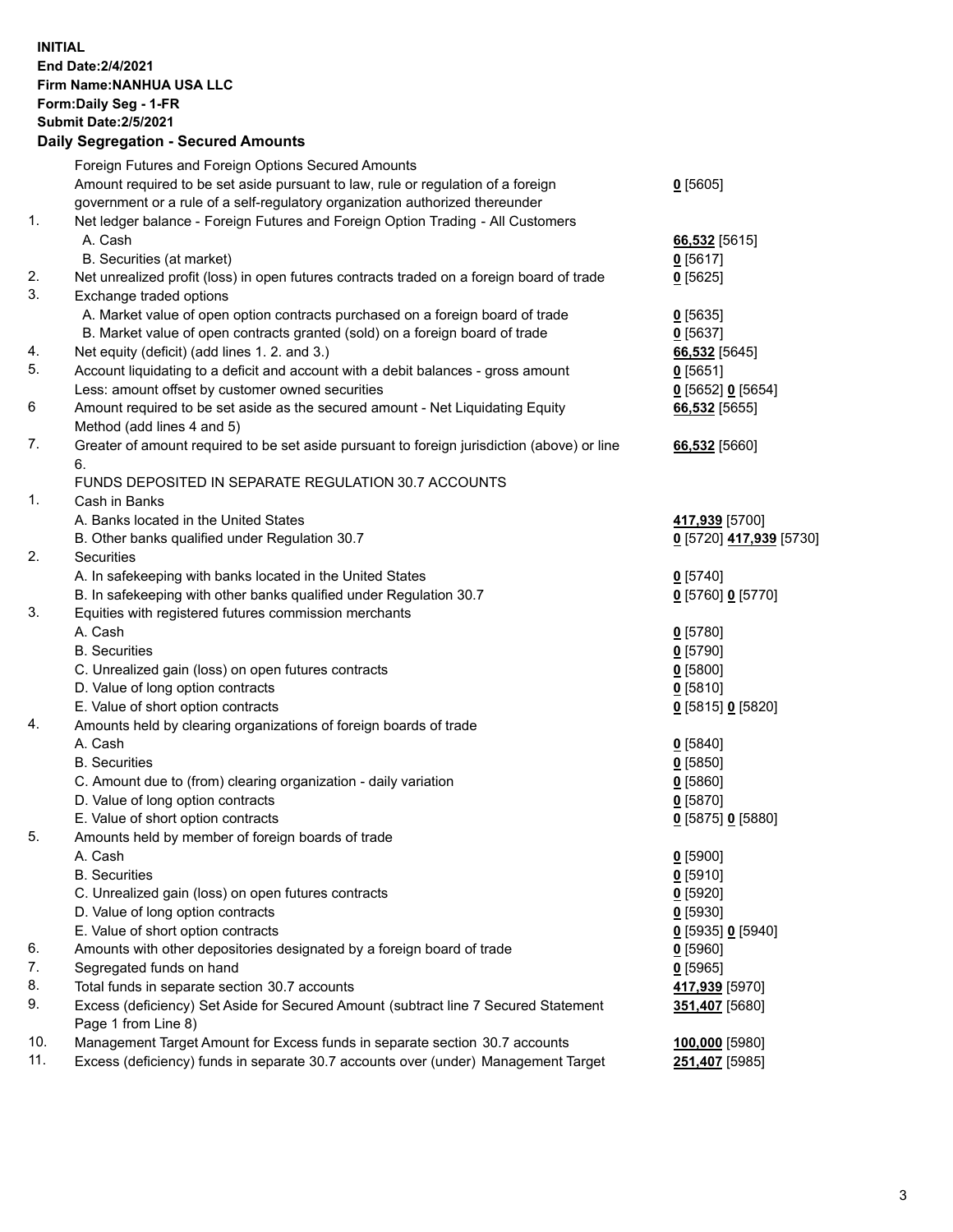| <b>INITIAL</b> | End Date: 2/4/2021                                                                   |                              |
|----------------|--------------------------------------------------------------------------------------|------------------------------|
|                | <b>Firm Name: NANHUA USA LLC</b>                                                     |                              |
|                | Form: Daily Seg - 1-FR<br><b>Submit Date: 2/5/2021</b>                               |                              |
|                | Daily Segregation - Segregation Statement                                            |                              |
|                |                                                                                      |                              |
|                | SEGREGATION REQUIREMENTS (Section 4d(2) of the CEAct)                                |                              |
| 1.             | Net ledger balance                                                                   |                              |
|                | A. Cash                                                                              | 97,347,016 [5000]            |
|                | B. Securities (at market)                                                            | $0$ [5010]                   |
| 2.             | Net unrealized profit (loss) in open futures contracts traded on a contract market   | 14,806,084 [5020]            |
| 3.             | Exchange traded options                                                              |                              |
|                | A. Market value of open option contracts purchased on a contract market              | 1,557,783 [5030]             |
|                | B. Market value of open option contracts granted (sold) on a contract market         | -1,047,840 <sup>[5040]</sup> |
| 4.             | Net Equity (deficit) (add lines 1, 2, and 3)                                         | 112,663,043 [5050]           |
| 5.             | Accounts liquidating to a deficit and accounts with                                  |                              |
|                | debit balances - gross amount                                                        | $0$ [5060]                   |
|                | Less: amount offset by customer owned securities                                     | $0$ [5070] 0 [5080]          |
| 6.             | Amount required to be segregated (add lines 4 and 5)<br>FUNDS IN SEGREGATED ACCOUNTS | 112,663,043 [5090]           |
| 7.             |                                                                                      |                              |
|                | Deposited in segregated funds bank accounts<br>A. Cash                               | 34,129,950 [5100]            |
|                | B. Securities representing investment of customers' funds (at market)                | 2,999,970 [5110]             |
|                | C. Securities held for particular customers or option customers in lieu of cash (at  | $0$ [5120]                   |
|                | market)                                                                              |                              |
| 8.             | Margins on deposit with derivatives clearing organizations of contract markets       |                              |
|                | A. Cash                                                                              | 84,464,449 [5130]            |
|                | B. Securities representing investment of customers' funds (at market)                | $0$ [5140]                   |
|                | C. Securities held for particular customers or option customers in lieu of cash (at  | $0$ [5150]                   |
|                | market)                                                                              |                              |
| 9.             | Net settlement from (to) derivatives clearing organizations of contract markets      | 1,451,831 [5160]             |
| 10.            | Exchange traded options                                                              |                              |
|                | A. Value of open long option contracts                                               | 1,557,783 [5170]             |
|                | B. Value of open short option contracts                                              | $-1,047,840$ [5180]          |
| 11.            | Net equities with other FCMs                                                         |                              |
|                | A. Net liquidating equity                                                            | $0$ [5190]                   |
|                | B. Securities representing investment of customers' funds (at market)                | $Q$ [5200]                   |
|                | C. Securities held for particular customers or option customers in lieu of cash (at  | $0$ [5210]                   |
|                | market)                                                                              |                              |
| 12.            | Segregated funds on hand                                                             | $0$ [5215]                   |
| 13.            | Total amount in segregation (add lines 7 through 12)                                 | 123,556,143 [5220]           |
| 14.            | Excess (deficiency) funds in segregation (subtract line 6 from line 13)              | 10,893,100 [5230]            |
| 15.            | Management Target Amount for Excess funds in segregation                             | 3,500,000 [5240]             |
| 16.            | Excess (deficiency) funds in segregation over (under) Management Target Amount       | 7,393,100 [5250]             |
|                | <b>Excess</b>                                                                        |                              |